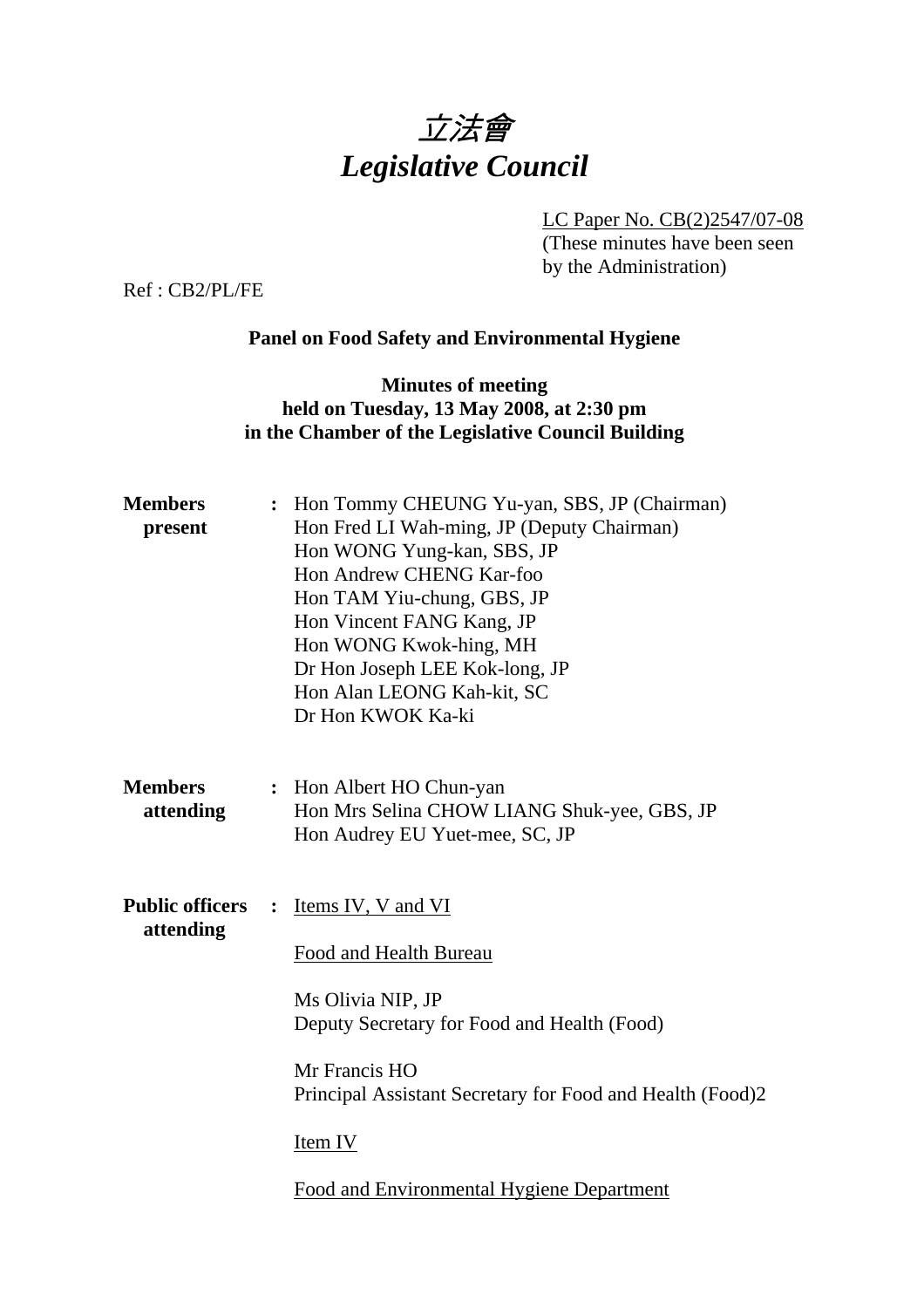Ms Julina CHAN Woon-yee Deputy Director of Food & Environmental Hygiene (Administration & Development)

Mr LO Siu-fung Assistant Director (Operations)2 (Acting)

Item V

Food and Environmental Hygiene Department

Ms CHU Lan-ying Assistant Director (Operations)3

Mr YUEN Ming-chi Pest Control Officer-in-charge

#### Item VI

Agriculture, Fisheries and Conservation Department

Mr LAU Sin-pang Deputy Director of Agriculture, Fisheries and Conservation

Dr Thomas SIT Hon-chung Assistant Director (Inspection and Quarantine)

Dr Eric TAI Hing-fung Senior Veterinary Officer (Animal Management) (Acting)

Attendance by : Item VI **invitation** 

The Hong Kong Pet Breeders Association Limited

Miss Sian WEI Yee-shan Chairman

Mr LAM Sze-yee Secretary

Animal Earth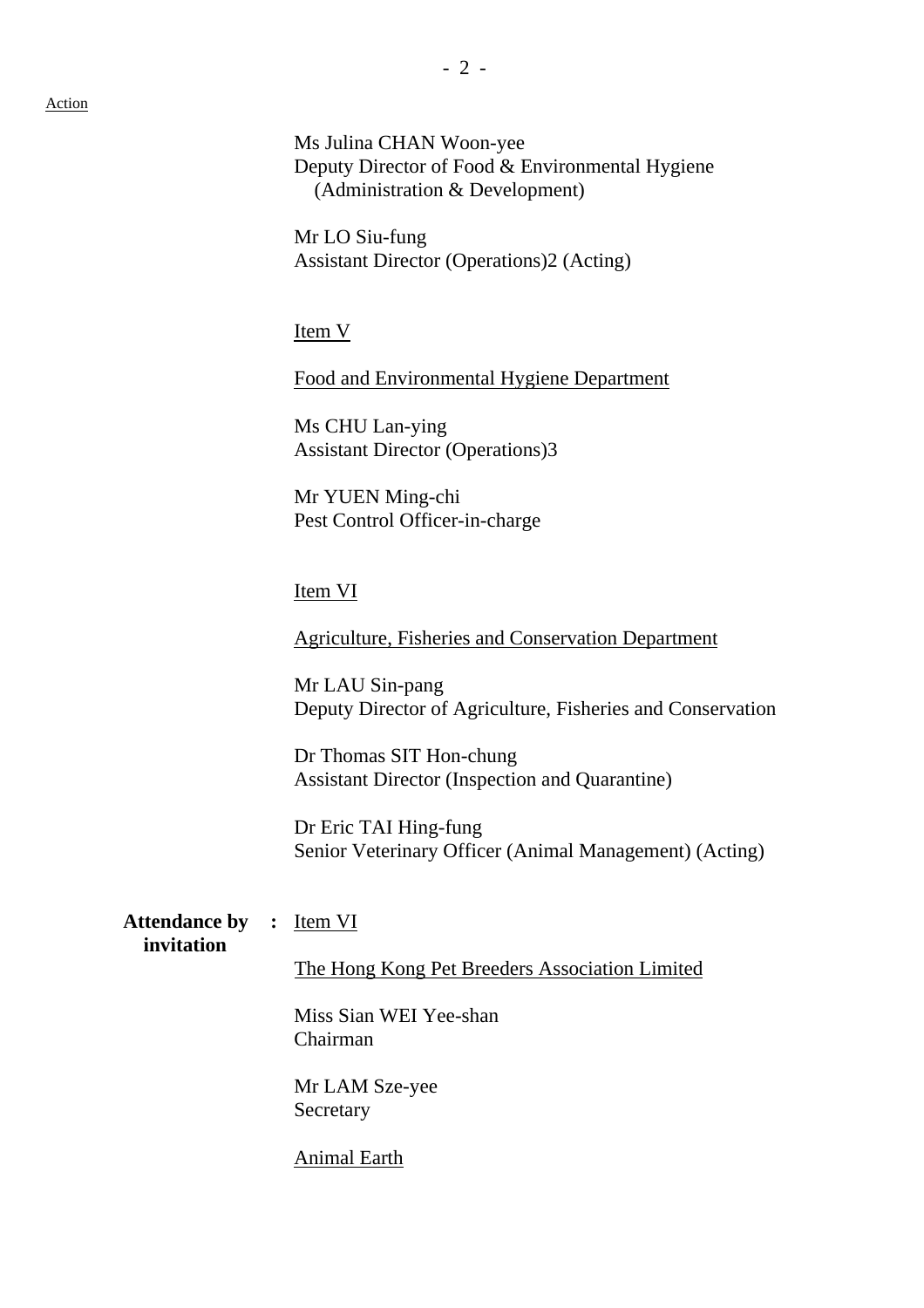Miss Tulip CHAN **Officer** Mr David WONG Chief Officer Hong Kong Pet Friends Union Ms Carmen CHAN Wai-man Member Miss CHEUNG Yuen-man Member Dr Katriona Bradley Society for the Prevention of Cruelty to Animals Dr Fiona Woodhouse Deputy Director Welfare Hong Kong Veterinary Association Dr Veronica LEONG President Animal Life Guard Action Group Ms HO Loy Ms WONG Kwok-har **Clerk in :** Miss Flora TAI  **attendance** Chief Council Secretary (2)2 **Staff in :** Miss Vivien POON **attendance** Council Secretary (2)3 Ms Anna CHEUNG Legislative Assistant (2)2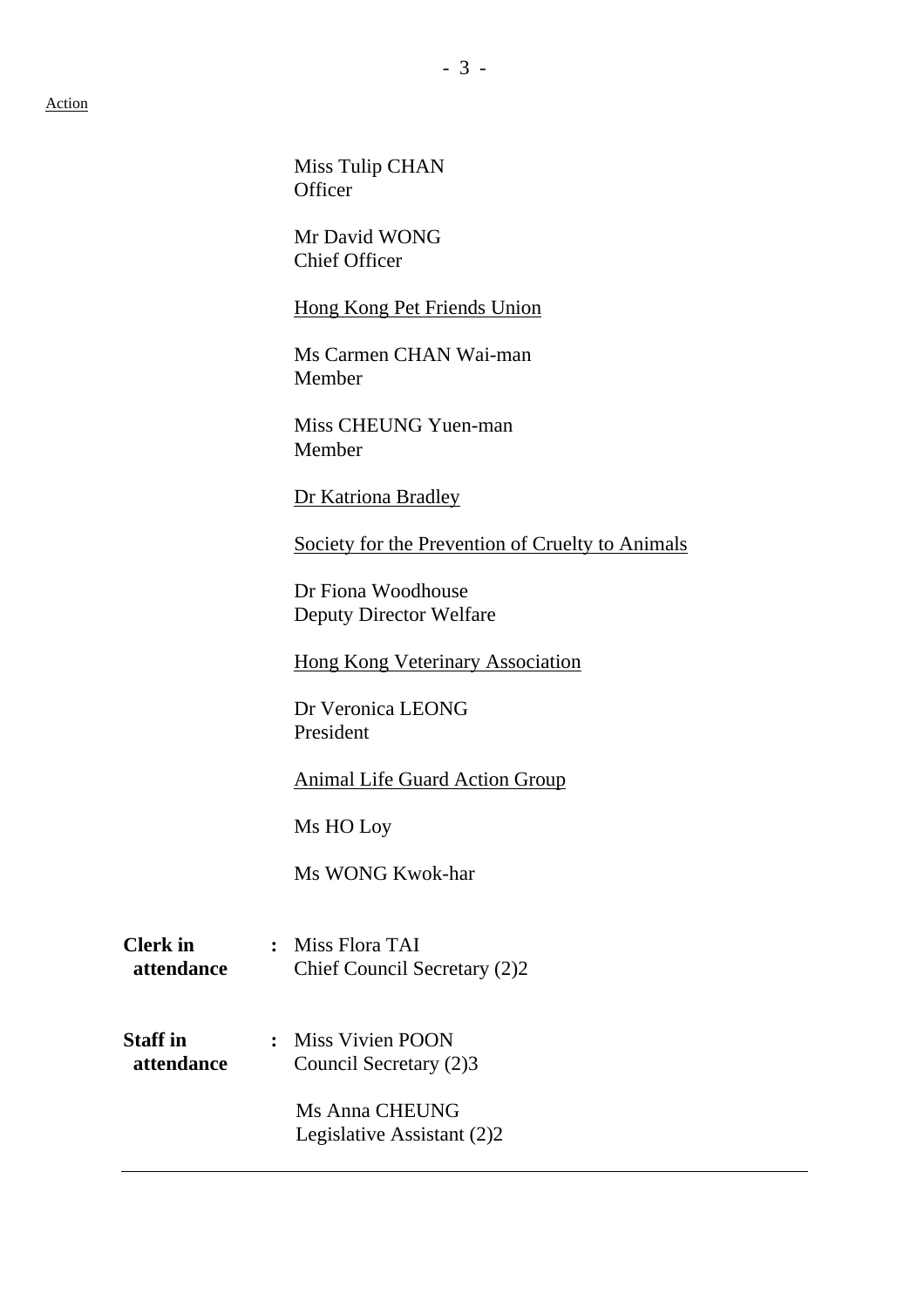### **I. Confirmation of minutes**

[LC Paper No. CB(2)1851/07-08]

The minutes of the meeting held on 8 April 2008 were confirmed.

### **II. Information paper(s) issued since the last meeting**

2. Members noted that the following papers had been issued to members since the last meeting -

- (a) a letter dated 11 April 2008 from the Hong Kong Pet Breeders Association Limited (HKPBA) on the proposed amendments to the Public Health (Animals and Birds) (Animal Traders) Regulations [LC Paper No. CB(2)1598/07-08(01) (English version only);
- (b) an information paper on the further extension of public market rental freeze provided by the Administration [LC Paper No. CB(2)1747/07- 08(01)]; and
- (c) an information paper on the financial proposal relating to conversion of aqua privies into flushing toilets provided by the Administration [LC Paper No. CB(2)1868/07-08(01)].

# **III. Items for discussion at the next meeting**

[Appendices I and II to LC Paper No. CB(2)1849/07-08]

Next regular meeting on 10 June 2008

3. Members agreed to discuss the following two items proposed by the Administration at the next regular meeting scheduled for 10 June 2008 -

- (a) liquor licensing review; and
- (b) review on hawker licensing policy.

# Regular meeting in July

4. In response to Mr WONG Kwok-hing's enquiry about the timing for the Administration to brief the Panel on the subject relating to the regulation and labelling of genetically modified food (i.e. item 5 on the list of outstanding items for discussion), Deputy Secretary for Food and Health (Food) (DS(FH)(Food) confirmed that the Administration's plan was to consult the Panel on the subject matter in July.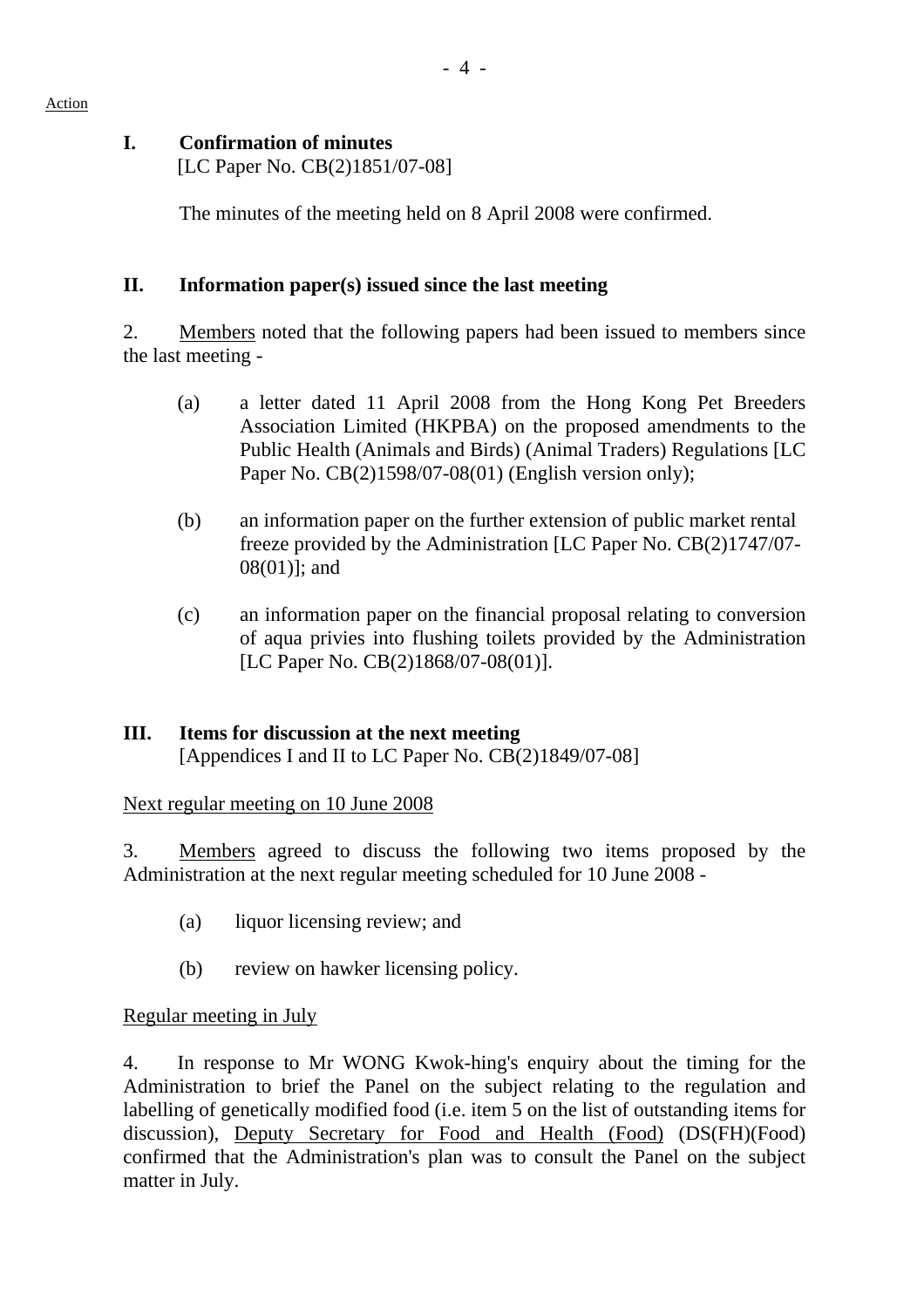# **IV. Review on the provision of public markets**

Briefing by the Administration

5. Principal Assistant Secretary for Food and Health (Food)2 (PAS(FH)(Food)2) briefed members on the salient points of the Administration's paper [LC Paper No. CB(2)1849/07-08(01)] -

- (a) due to demographic changes and the proliferation of supermarkets and fresh provision shops (FPSs) in recent years, a number of public markets had lost their original clientele, resulting in high market stall vacancy rates (MSVR);
- (b) as a result, the population-based planning standard for public markets set out in the Hong Kong Planning Standards and Guidelines (HKPSG) should be revised and made more flexible;
- (c) the viability of public markets would be assessed with reference to their MSVR, prospects for improvement, alternative sources for fresh provision (i.e. markets/supermarkets/FPSs) in the vicinity and costeffectiveness (i.e. deficit, cost to upgrade);
- (d) to tackle the problem of high MSVR in public markets, stalls could be consolidated onto a single floor to vacate space for alternative use or the markets be closed down; as for large operating deficits, costreduction measures such as outsourcing had been adopted; and
- (e) cost-reduction measures and proposals to revitalize public markets with viability problems would be discussed with District Councils (DCs) for reporting to the Panel within the next six months.

### 19 works projects of the former Provisional Municipal Councils

6. Referring to Appendix I to the background brief prepared by the Legislative Council Secretariat entitled "Retro-fitting of air-conditioning and general improvement works to 19 existing public markets and/or cooked food centres" [LC Paper No. CB(2)1849/07-08(02)], Mr WONG Kwok-hing enquired about the progress on these 19 works projects of the former Provisional Municipal Councils (PMCs).

7. Deputy Director of Food and Environmental Hygiene (Administration and Development) (DD(A&D)/FEHD) responded that, out of these 19 projects, eight had been completed and five were in progress. Works for the remaining projects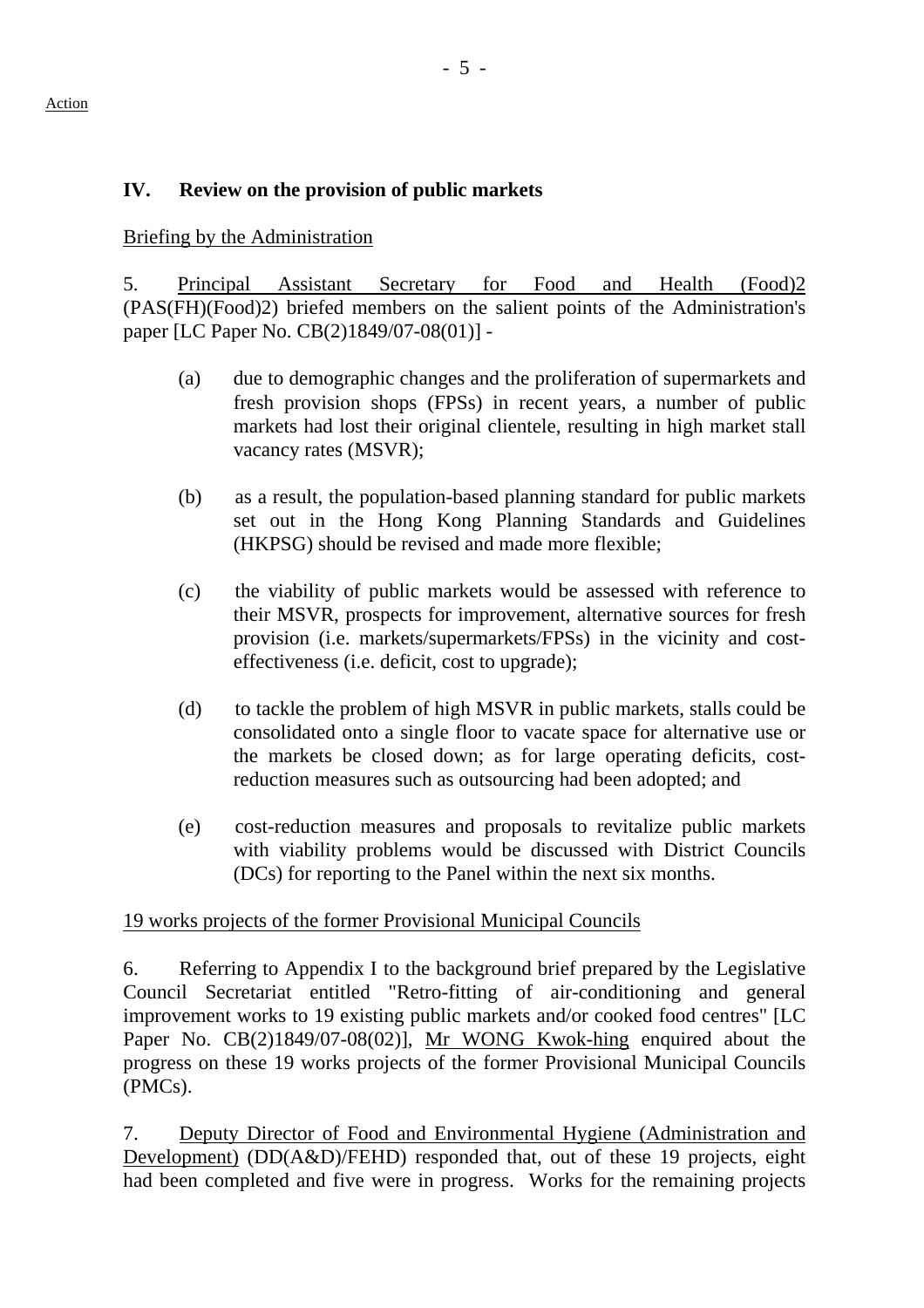would commence soon except three public markets whose conditions were found to be satisfactory and improvement works were considered not necessary.

8. In response to Mr Vincent FANG's view on the high cost of electricity bills following the retro-fitting of A/C, DD(A&D)/FEHD explained that such works would only be carried out with the support of at least 85% of the stall lessees of the public market concerned. The percentage of support was set at a high level because affected lessees were required to suspend business during the improvement works and to share out the future electricity charges and maintenance costs. As a result, only two markets and three cooked food centres (CFCs) had undergone retro-fitting of A/C works out of the 19 projects in question.

9. Mr Vincent FANG questioned about the cost-effectiveness of proceeding with the remaining capital works projects of ex-PMCs for existing public markets/CFCs, given the high MSVR for public markets. The Chairman and Mr FANG asked whether the business volume of the public markets/CFCs concerned had improved as a result of the improvement works. In response, DD(A&D)/FEHD advised that no information on business volume was available. However, comparing the stall occupancy rate before and after completion of the improvement works, there was a 5 to 10% overall increase.

Planning for and design of public markets

10. On the Deputy Chairman's enquiry about the procedures for revising HKPSC, PAS(FH)(Food)2 explained that, after consultations with the Panel and DCs, the Planning Department would be requested to review and amend the current planning standards for the provision of public market facilities.

11. Mr WONG Yung-kan pointed out that having too many stalls selling similar goods within a market and the proliferation of supermarkets and FPSs in the vicinity could lead to fierce competition that ultimately threatened the survival of tenants' business. Echoing Mr WONG Yung-kan's view, both the Chairman and Mr WONG Kwok-hing expressed concern that tenants' livelihood was increasingly susceptible to such threats. The Chairman suggested the Administration to take into account the existing number of markets/ supermarkets (including markets in public housing estates) when planning for the provision of public markets. He also urged the Administration to identify possible factors contributing to the high MSVR of public markets, including design and layout problems.

12. Mr Vincent FANG pointed out that most stalls located above the ground floor were not accessible easily to attract customers. He asked whether the less accessible stalls could be re-aligned to improve their accessibility. DD(A&D)/FEHD responded that there were practical difficulties since the more accessible stalls were already occupied and sitting tenants would be reluctant to be relocated while the vacant stalls were often randomly located.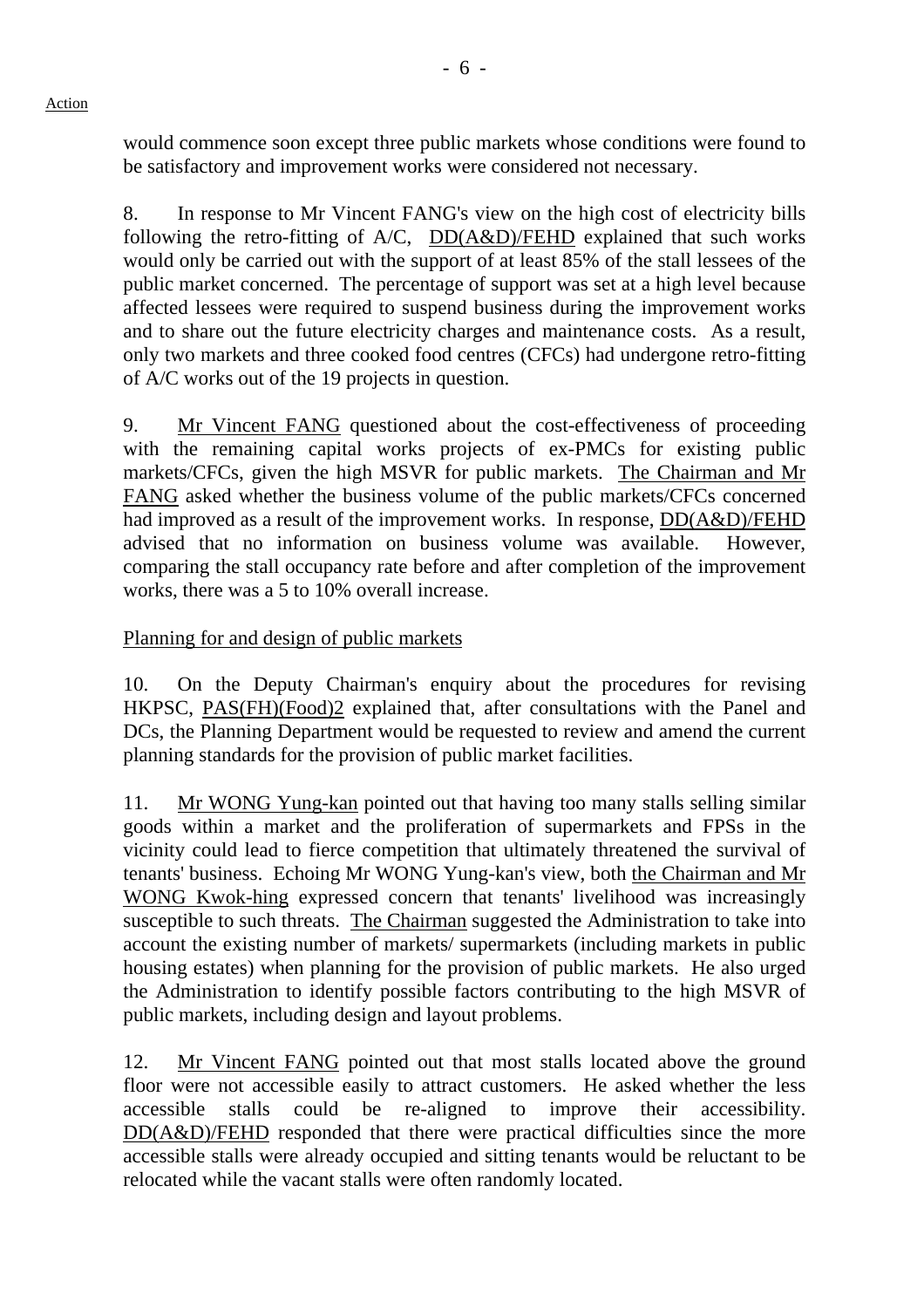Admin

13. The Chairman said that the patronage of public markets and business of individual stalls depended on a variety of factors in the business environment. A comprehensive review on the planning, design, facilities and management of public markets should be undertaken. Mr Alan LEONG shared similar view with the Chairman. They urged the Administration to consider seeking professional expertise (say, from the business sector) to advise on the review. DS(FH)(Food) responded that the Administration would be willing to consult such expertise subject to DCs' views.

14. In response to the Chairman and Mr Vincent FANG's enquiry as to whether many of the stalls in public markets had been used as storage, DD(A&D)/FEHD said that only 44 out of some 10 000 stalls were let out for such purpose.

#### Public markets with viability problems

15. The Deputy Chairman sought explanation as to why some markets with high patronage were showing high deficits. PAS(FH)(Food)2 responded that both Smithfield Market and Shek Tong Tsui Market belonged to such a category. At the request of the Deputy Chairman, the Administration agreed to provide detailed explanations in writing to the Panel after the meeting.

16. Both Mr WONG Yung-kan and Mr Alan LEONG asked about the considerations that the Administration would be taken into account in determining whether a public market should be closed down. In response,  $DS(FH)(Food)$  said that for public markets with a consistently high MSVR exceeding 60% for three consecutive years, the DC concerned would be consulted on improvement measures. The policy would not be rigidly applied as the factors affecting each market would be unique. The closing down of public markets would only be pursued as a last resort. DD(A&D)/FEHD supplemented that, where feasible, selected vacant small stalls would be merged to form larger ones to attract potential bidders. To date, about 30 such stalls or 20% of the total merged stalls had been let out. In addition, FEHD launched a trial scheme of auctioning long-standing vacant stalls in selected markets at reduced Open Market Rental to attract potential bidders (i.e. some 290 such stalls or about 40% of the total had been let out). Furthermore, improvement works to upgrade fire safety installations, ventilation, lighting and drainage systems, as well as promotional activities at festive seasons would continue to be carried out in public markets.

17. The Deputy Chairman held the view that the Administration should rethink its policy of providing financial incentives/compensations to the affected tenants as it would be critical in considering the feasibility of taking forward the option of closing down public markets with viability problems.

Consultation on the review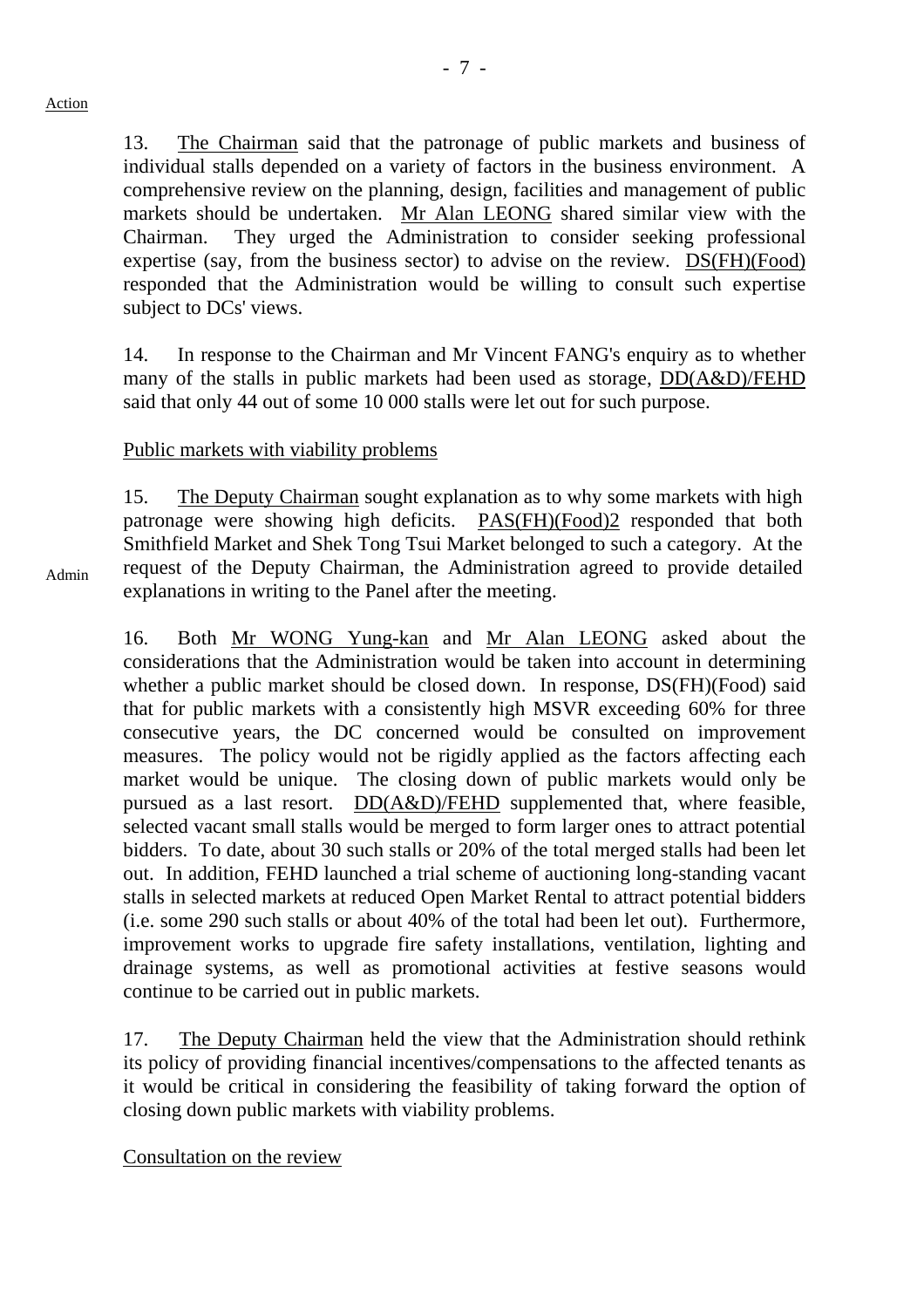18. Mr WONG Kwok-hing considered that the Administration should conduct a public consultation on the review on the provision of public markets in Hong Kong. He also suggested the Panel to consider inviting the concerned parties, in particular tenants' representatives, to give views on the subject in the future when the Panel discussed the subject.

19. DS(FH)(Food) responded that, apart from DCs, public market tenants' representatives and users of public markets would be consulted in the review. DD(A&D)/FEHD supplemented that DC members and tenant representatives from different trades were members of the market management consultation committee formed under each individual public markets. These committees met regularly with Government department representatives and contractors for market management to discuss issues such as improvement works.

# **V. Anti-rodent campaign 2008**

# Briefing by the Administration

20. Assistant Director (Operations)3 of FEHD (AD(O)3/FEHD) highlighted the salient points of the Administration's paper on Anti-rodent campaign 2008, with details as set out in its paper [LC Paper No. CB(2)1849/07-08(03)]. AD(O)3/FEHD said that, to monitor the situation of rodent infestation, FEHD had been conducting territory-wide rodent infestation rate (RIR) surveys in the public areas in selected localities since 2000. Overall, rodent infestation in public areas had been largely under control. As regards rodent prevention and control measures, she advised that poisonous baiting was used for rodent disinfestations in Hong Kong, and other effective environmental control measures included elimination of food sources, harbourages and passages for rodents.

21. AD(O)3/FEHD advised that, every year, the anti-rodent campaign selected specific kinds of environment (biotopes) (e.g. markets, hawker bazaars and licensed food premises) where dedicated rodent control, publicity and educational efforts were made by relevant government departments. She pointed out that the duration of the 2008 Campaign had been extended from the original four weeks to 12 weeks. The first phase of the campaign had been commenced on 7 January 2008 and the enhancement phase would last from 13 May to 8 August 2008.

### Anti-rodent campaigns

22. In response to the question on the experience and expertise of FEHD staff on rodent control raised by the Chairman and Mr WONG Kwok-hing, AD(O)3/FEHD said that FEHD had a Pest Control Advisory Section, staffed by 18 Pest Control Officers (PCOs) who would provide professional advice on the prevention and control of public health pests to government departments and the general public.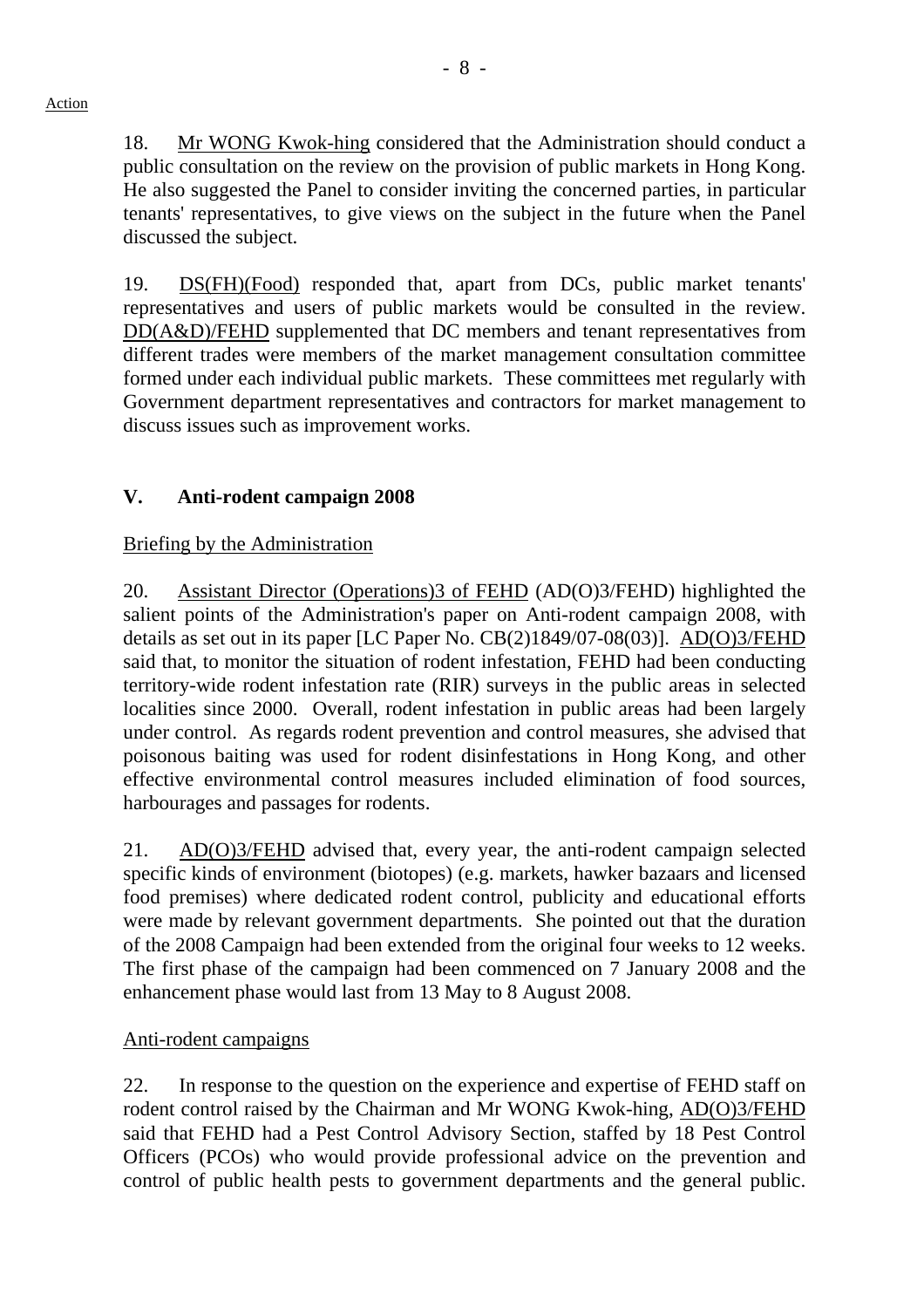Pest Control Officer-in-charge of FEHD (PCO/FEHD) supplemented that all PCOs had a university degree and relevant post-graduation pest control experience. FEHD would also provide relevant in-service training to them. PCOs would provide advice to the front-line pest control teams of districts on preventive measures and technical/training issues. There were pest control teams in all 19 districts and each team had about nine to 22 staff.

23. The Deputy Chairman expressed concern about the worsening rodent problem in food premises and queried the effectiveness of anti-rodent campaigns in combating the rodent problem. Referring to Annex 3 to the Administration's paper, he pointed out that, while the number of rodents collected had been decreased drastically from 2005 to 2007, there was a sharp increase in the number of warnings issued over the same period. The Chairman and Mr Alan LEONG also shared similar views and casted doubt on the effectiveness of the Administration's campaigns to tackle the rodent infestation problem.

24. PCO/FEHD responded that FEHD had issued advisory letters and pamphlets to all licensed food premises in April 2008 to disseminate rodent control advice. During the campaign, FEHD's health inspectors would disseminate health education messages and advice on rodent control and prevention measures in the course of their inspections of the licensed food premises to enhance hygiene standards of the premises. Should there be complaints/reports on rodent infestation in licensed food premises, FEHD staff would investigate the case with inspection and take necessary actions including legal action on detection of rodent infestation. The parties concerned usually take the advice on rodent prevention and control given by FEHD.

25. On members' query about the statistics shown in Annex 3, PCO/FEHD responded that the effectiveness of anti-rodent campaigns should be evaluated based on whether rodent infestation had ceased in a locality following the implementation of anti-rodent measures. AD(O)3/FEHD explained that the number of dead rodents collected would not be indicative of the campaigns' effectiveness as carcasses often remained undetected beneath the surface. A decline in the number of rodents collected did not necessarily mean that the rodent infestation problem had been worsened. As regards the increase in the number of warnings issued, she further explained that this could have resulted from the awareness-raising campaigns implemented by the Administration, which encouraged the reporting of problems to the authorities.

26. The Chairman noted that the campaign implemented in 2008 would last for 12 weeks whereas the duration of the anti-rodent campaigns in 2005, 2006 and 2007 were four weeks only. He wondered whether the extension of the duration of the campaign reflected the seriousness of the rodent problem. AD(O)3/FEHD explained that, in the light of recent public concerns about rodent infestation, the enhancement phase originally scheduled for July 2008 was advanced to May 2008 and the period was extended from the original four weeks to over 12 weeks. The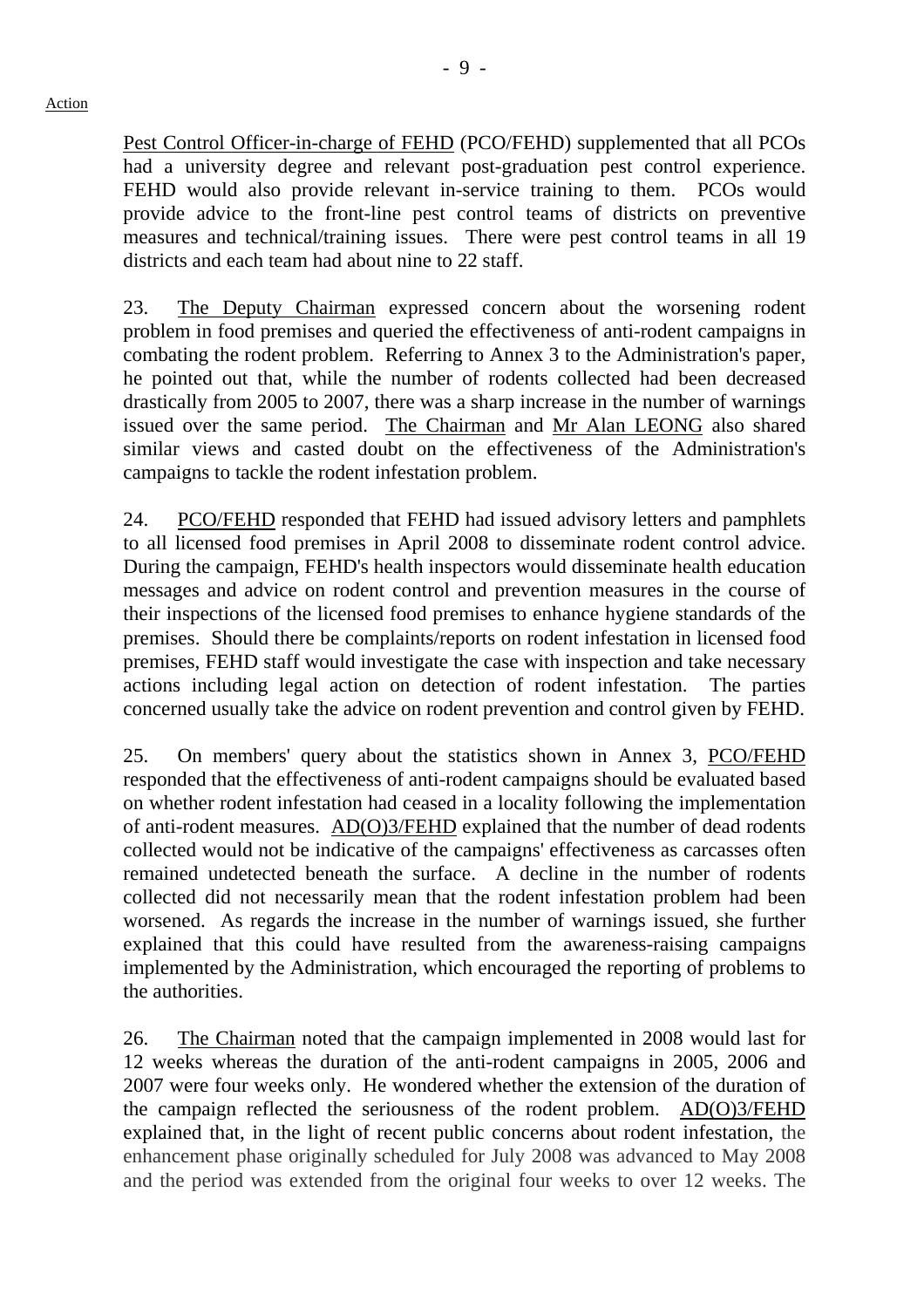target biotopes would be extended to cover markets/market buildings and their surroundings, fixed pitch hawker stalls/hawker bazaars and their surroundings, licensed food premises and associated rear lanes, and cargo handling areas and their surroundings. Given that there would be two rounds of live rodent collection in the current exercise, AD(O)3/FEHD envisaged that a higher number of live rodents would be collected in 2008 compared to previous years. She advised that, though the duration of the campaign 2008 was longer than that of the previous years, the manpower required to cope with the work was made available through internal redeployment within FEHD, e.g. the Environmental Hygiene Section, Hawkers Section and Cleansing Section at district level.

#### Rodent infestation rate

27. The Chairman said that he was unconvinced by the Administration's earlier explanation about the sharp decrease of the number of rodents collected from 2005 to 2007. Referring to Annex 1 to the Administration's paper, he pointed out that RIR for 2007 exceeded the RIRs for 2005 and 2006, so the number of dead/live rodents collected in 2007 should be higher than that in 2005 and 2006. PCO/FEHD responded that the localities covered in the 2006 and 2007 RIR surveys were different, which made direct comparison difficult.

28. Referring to Annex 2 to the Administration's paper, Dr KWOK Ka-ki expressed concern that RIRs for most districts had increased sharply from 2006 to 2007. PCO/FEHD explained that food remnants and accumulation of articles/garbage were found in public areas in some of the districts in 2007. Food remnants and accumulation of articles/garbage provided rodents with food and harbourages and rendered premises susceptible to rodent infestation.

29. Mr WONG Yung-kan asked how the Administration would address the public's concern that the rodent problem had been worsened in the areas where 24 hour food premises were in the vicinities. He also expressed concern whether the Administration had conducted any virus tests on rodent caught to prevent the spread of diseases by rodents. In response, AD(O)3/FEHD said that there was no clear evidence so far to suggest that licensed food premises operating on a 24-hour basis had exacerbated rodent infestation. She assured members that FEHD had a team of staff responsible for carrying out regular and ad hoc inspections to licensed food premises which operated at night time. On Mr WONG's concern over the public health risk posed by rodent-borne diseases, PCO/FEHD supplemented the rodents caught would be dissected to see if there were any signs of plague infection and no specimens had been tested positive so far. Blood tests would also be taken to check if there was any hantaviral disease.

30. Mr Alan LEONG highlighted the inconsistencies in the data presented in Annexes 2 and 3 to the Administration's paper and questioned the reliability of the RIR figures and methods used to derive them. PCO/FEHD responded that, based on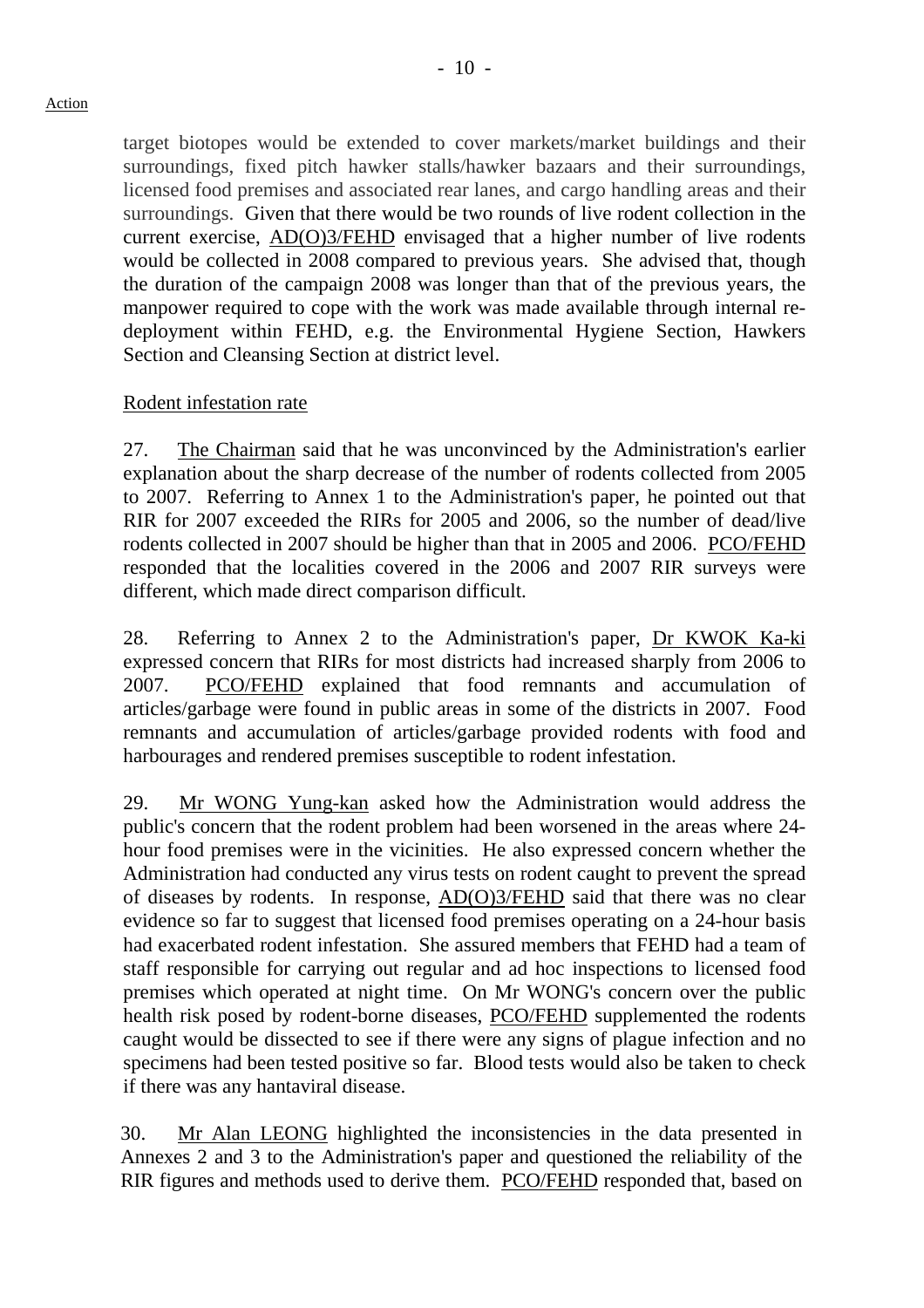Admin

his observations, the RIRs for 2008 should be largely comparable with those of 2007. On the Administration's response, the Chairman requested the Administration to provide in writing, statistics for the 2008 RIR survey for the first six months when it was available in July 2008, and also the number of complaints received in 2008 for comparison with those for 2007.

### **VI. Amendment of licensing conditions for animal traders licence**

Presentation of views by deputations

*HKPBA* 

*[LC Paper No. CB(2)1849/07-08(06)]* 

31. Mr LAM Sze-yee and Miss Sian WEI presented the views of HKPBA as detailed in its submission. Mr LAM said that regulation of animal breeding was under the purview of Animal and Husbandry Department of Ministry of Agriculture on the Mainland and hoped that the Administration would consider subsuming pet breeding under animal husbandry/rearing industries. He further said that, as pet breeders were presently subject to the same licensing control imposed on animal traders, their licence applications had to go through complicated procedures involving numerous departments and a time-consuming process. He called on the Administration to consider working out a separate licence for pet breeders. Miss WEI commented that "hobby breeders" should be defined clearly under the animal trader licence (ATL). She also doubted about the feasibility to implement the new licensing condition for an animal trader under which a dog acquired from a "hobby breeders" must be covered by a certificate issued by a registered veterinary surgeon stating that the dog concerned was an offspring of a specified licensed dog.

*Animal Earth [LC Paper No. CB(2)1916 /07-08]02)]* 

32. Mr David WONG and Miss Tulip CHAN presented the views of the Animal Earth as detailed in its submission. Mr WONG highlighted that clause f(3) of the additional conditions attached to ATL where pet owners were allowed to sell their pets and offspring of their pets to licensed animal traders would defeat the purpose of restricting sources of supply as a measure to safeguard animal welfare. Miss CHAN expressed concern about the potential impact of the additional licensing conditions for ATL on the existing licensed animal traders as some traders who would not be able to satisfy the new conditions might need to cease their operations. She suggested the Administration to consider putting in place a registration system for all affected pets and working with non-governmental organizations on the measures to protect the welfare of these affected pets.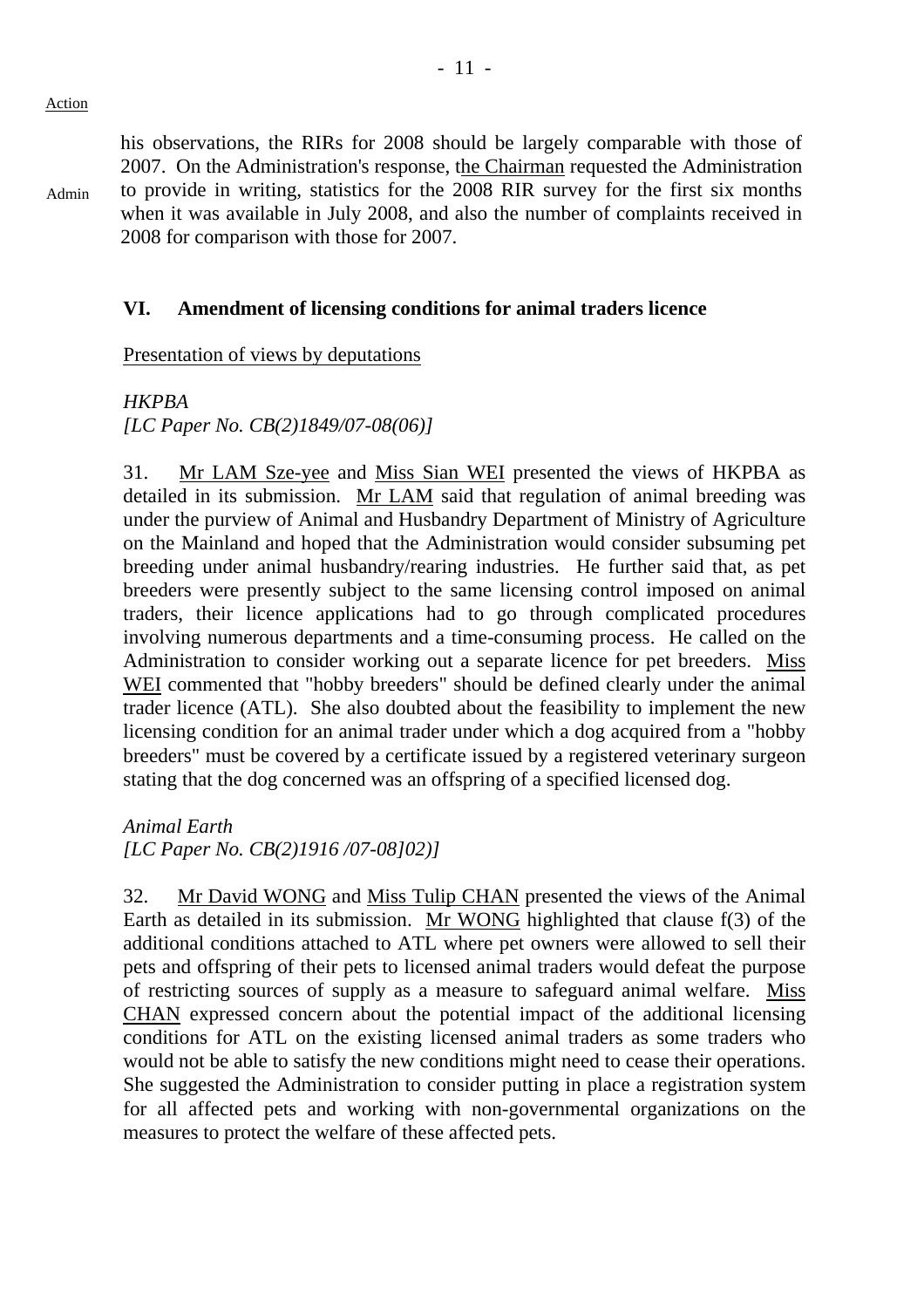33. Ms Carmen CHAN and Miss CHEUNG Yuen-man presented the views of Hong Kong Pet Friends Union (HKPFU) as detailed in its submission. Ms CHAN said that HKPFU was supportive of the Administration's proposal to step up the regulation of animal traders. Miss CHEUNG highlighted that HKPFU objected the supply of dog by "hobby breeders" and considered that "hobby breeders" was not well defined in the additional licensing conditions for ATL. She suggested that there should be regulation over the maximum number of litters allowed to be produced by a breeding bitch owned by a hobby breeder. She informed members that there was a legislation regulating dog breeders in New Jersey of the United States (the US) where breeding bitches were only allowed to give birth to a litter of puppies each year.

*Dr Katriona Bradley [LC Paper No. CB(2)1916 /07-08](03)]* 

34. Dr Katriona Bradley presented her views as detailed in her submission. She expressed support for the Administration's amendments to the licensing conditions for ATL with a view to improving animal welfare and protecting consumers. She also considered that more stringent conditions should be imposed on dog breeders and the condition in allowing dog to be supplied by "hobby breeders" should be removed.

# *Society for the Prevention of Cruelty to Animals*

35. Dr Fiona Woodhouse said that the Society for the Prevention of Cruelty to Animals (SPCA) welcomed the Administration's proposal to enhance the regulation of animal traders. The implementation of additional licensing conditions for animal traders would help protect public and animal health, improve animal welfare and consumer protection. However, SPCA had reservations about clause f(3) of the new licensing conditions for ATL as it would allow non-commercial pet breeders ("hobby breeders") to sell their pets and offspring of their pets to animal traders. This might create a loophole subject to possible abuse by animal traders. SPCA considered that legislation should be enacted to regulate pet breeding by "hobby breeders". To further promote animal welfare, SPCA suggested the Administration to consider banning the sale of pets to children under 16 years of age and advocating the best breeding practice (e.g. prescribing the maximum number of litters permitted for each breeding bitch) in future legislative exercise.

*Hong Kong Veterinary Association [LC Paper No. CB(2)1884/07-08(02)]*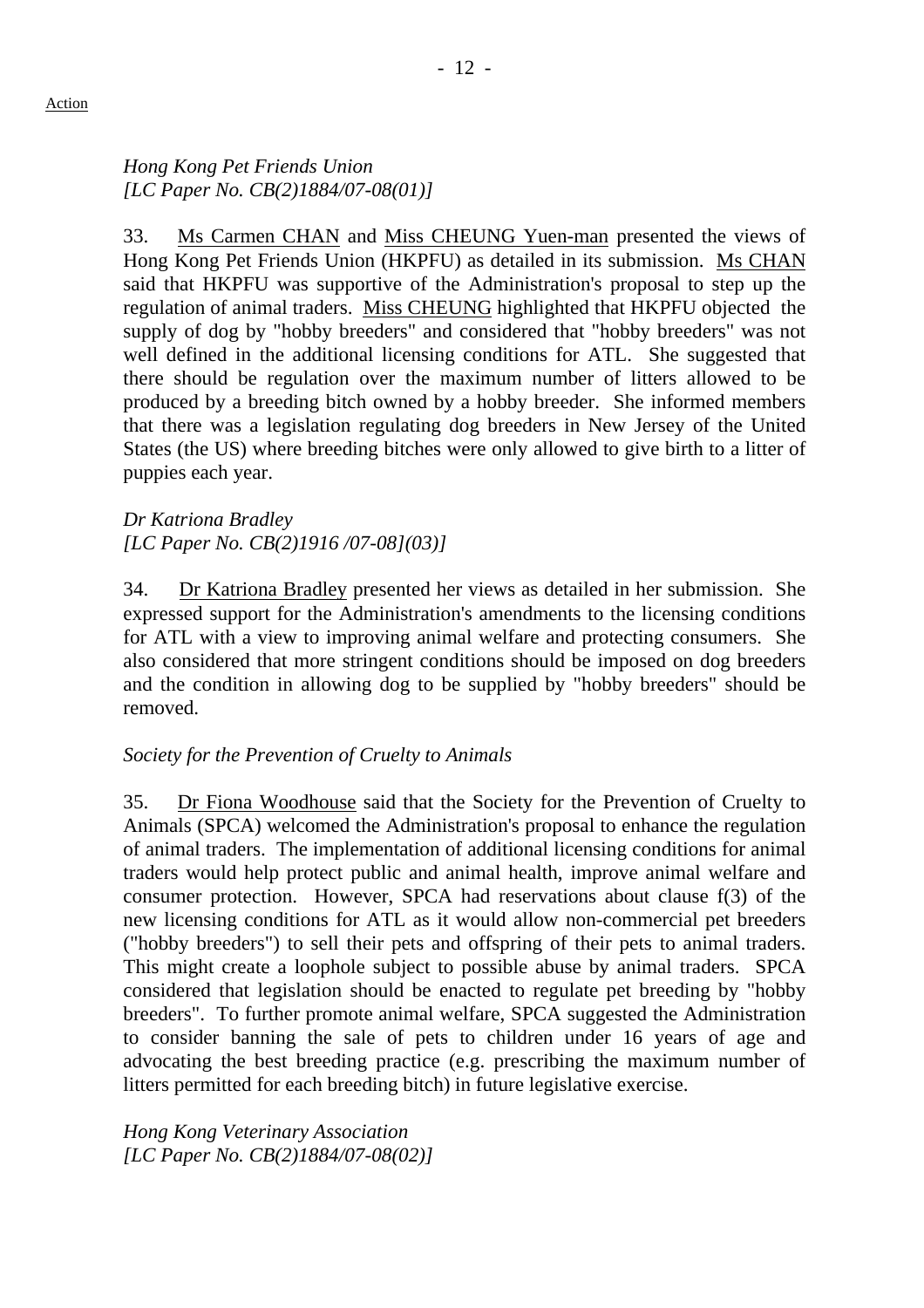36. Dr Veronica LEONG presented the views of the Association as detailed in its submission. She said that the Association was supportive of the amendments to the licensing conditions attached to ATL. The introduction of the additional licensing conditions would have a positive effect on animal health and welfare, and would help protect public health and give better consumer protection.

### *Animal Life Guard Action Group [LC Paper No. CB(2)1916/07-08(05)]*

37. Ms HO Loy and Ms WONG Kwok-har presented the views of the Association as detailed in its submission. Ms HO highlighted that the Animal Life Guard Action Group (ALGAG) welcomed the Administration's proposal to introduce additional licensing conditions for ATL as a measure to step up the regulation of animal trading. Ms WONG pointed out that a loophole might be created allowing dogs to be supplied by "hobby breeders". She considered that a maximum limit should be set on the number of each breed of dogs to be imported and a restriction on the number of litters allowed to be produced by a breeding bitch each year and for a life time.

38. Members noted that an information paper on "Additional conditions attached to the animal trader licence" and a progress report relating to the motion on "Protecting the rights and interests of animals" carried at the Council Meeting on 16 January 2008 provided by the Administration had been issued to them [LC Paper Nos. CB(2)1504/07-08(01) & CB(2)1849/07-08(05)].

The Administration's presentation and responses

39. Assistant Director (Inspection and Quarantine) of Agriculture, Fisheries and Conservation Department (AD(I&Q)/AFCD) briefly presented the Administration's paper on the proposed amendments to the conditions for ATL issued under the Public Health (Animals & Birds) (Animal Traders) Regulations (Cap. 139B) ("the Regulations"), with details as set out in its paper [LC Paper No. CB(2)1849/07- 08(04)]. He said that the new ATL conditions would stipulate that pet shops might only obtain dogs for sale from four sources, namely (a) dogs legally imported into Hong Kong, (b) dogs bred by commercial dog breeders with valid ATLs, (c) dogs obtained from other pet shops with valid ATLs, and (d) dogs obtained from persons selling their pets or offspring of their pets. In the case of (d), pet shops had to obtain AFCD's prior approval for each such transaction, thereby preventing commercial breeders from claiming themselves as ordinary pet owners so as to evade their statutory responsibility. AD(I&Q)/AFCD said that the Administration had all along enforced the relevant legislation on regulating the activities of unlicensed dog breeding farms.

40. As regards the concerns and views raised by the deputations, AD(I&Q)/AFCD responded that -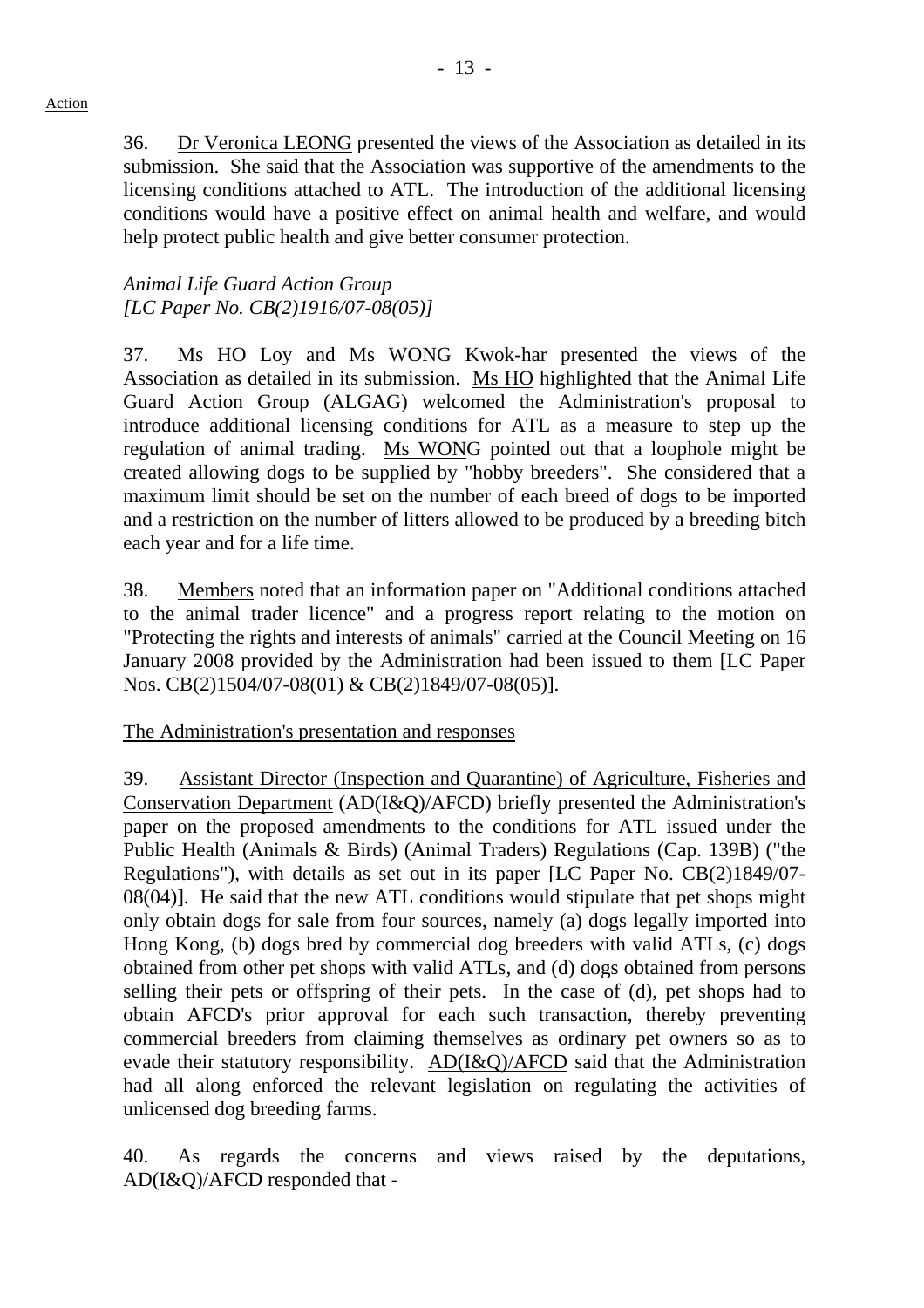- (a) under the definition of the World Trade Organization, pet breeding was not regarded as an animal husbandry/agriculture activities;
- (b) under the existing Regulations, any person who sold, or offered to sell, animals or birds was required to obtain an ATL, both pet shops and commercial pet breeders were regarded as animal traders. However, there were different licensing conditions for different types of animal traders. For example, pet shops selling dogs and those selling birds had different licensing conditions and commercial dog breeders also had specific licensing conditions applicable to them;
- (c) on the application for an ATL for commercial dog breeding, the licence would be issued by AFCD within a short time if the application had met with all the licensing requirements and all necessary documents had been provided;
- (d) the objective of the new licensing conditions for pet shops required pet shops to procure dogs for sale from specified sources was to combat illegal importation of dogs, thereby safeguarding public and animal health. Even though there was no occurrence of rabies in Hong Kong in the past 20 years, rabies was not uncommon in neighbouring regions/places. It was, therefore, important to ensure that dogs being sold in pet shops were healthy and had been vaccinated; and
- (e) on the concern over the possible loophole arising from granting an exemption for "hobby breeders", approval would be given only if there was sufficient documentary proof from a practicing veterinary surgeon that the dog being procured by a pet shop from a local pet owner was the offspring of a local dog covered by a dog licence and was vaccinated properly. In addition, there was also a restriction that the local pet owner concerned should only keep a single dog breed with not more than two entire bitches.

Application for an ATL

41. Mrs Selina CHOW said that the Liberal Party also shared the concerns of HKPBA about the suitability of applying the licensing conditions for animal traders to pet breeders and the unduly long time required to process licence applications. At HKPBA's request, she had passed on the petition letters signed by each member of the Association to the Administration.

42. In response to Mrs Selina CHOW's question, Ms Sian WEI of HKPBA said that some HKPBA members had already submitted applications for ATLs but their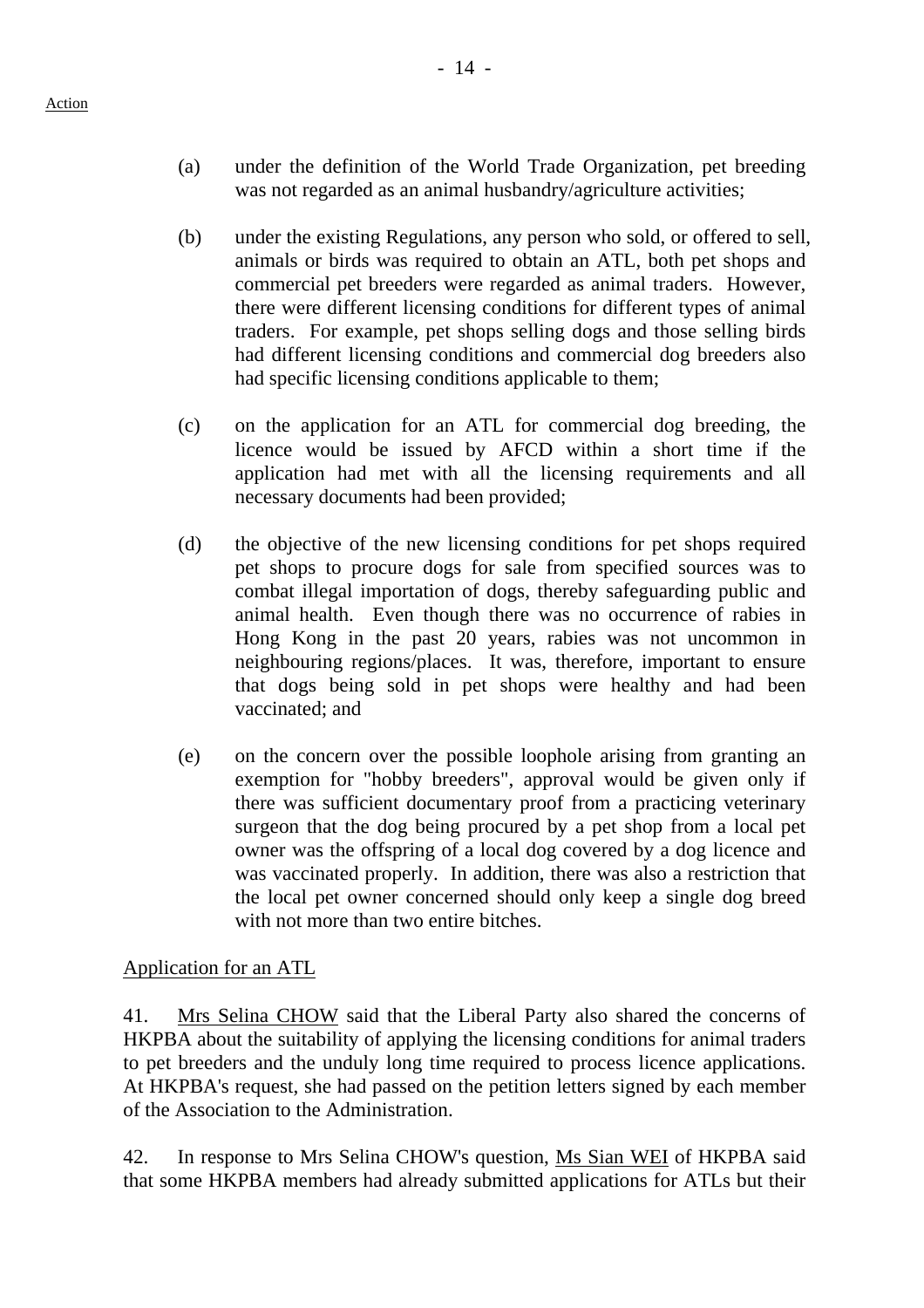Admin

applications had not been approved even after nine-month's time. She hoped that the Administration would consider allowing commercial dog breeders to continue selling of dogs during the application period so as to lessen the financial burden of commercial dog breeders and the possible adverse impact on animal health.

43. As regards the concern over the application time, AD(I&Q)/AFCD reiterated that the applications would be approved within a short period if the applications had met all the licensing requirements and all the necessary documents had been submitted to the relevant departments. He also confirmed that AFCD had received about four to five applications for ATL from commercial dog breeders.

44. Mr WONG Yung-kan said that, if the Administration considered it necessary to regulate pet breeding activities, it should consider issuing ATLs to all those pet breeders who could comply with the licensing requirements and conditions for pet breeders. He also shared the concern of HKPBA about the long application time by its members.

45. AD(I&Q)/AFCD explained that, upon receipt of an ATL application from a commercial dog breeder, AFCD would arrange inspectors and a veterinary surgeon to visit the breeding premises concerned to conduct site inspection. AFCD would also provide assistance to applicants to liaise with other departments wherever required and necessary. He added that the licensing requirements for dog breeders under ATL were the same as that of animal boarding establishment licences, and there were currently about 20 licensed animal boarding establishments in Hong Kong.

46. On the Administration's response, the Chairman asked whether there were any application guidelines for the reference of applicants. AD(I&Q)/AFCD confirmed that AFCD had issued clear guidelines for the application of an ATL.

47. Notwithstanding the Administration's explanation, Mrs Selina CHOW remained concerned about the long processing time for applying for an ATL. She asked if the Administration would consider providing a performance pledge for approving the licence applications for ATL. The Chairman also requested the Administration to review all the recent ATL applications received from pet breeders and advise the Panel on the duration of the processing time for each of the applications. He suggested the Administration to consider providing a "one-stop" service for ATL applications to streamline the application procedures and shorten the processing time required. In response, DS(FH)(Food) said that the Administration would discuss with other relevant departments over Members' suggestions.

48. In response to Mr Albert HO's questions, AD(I&Q)/AFCD confirmed that –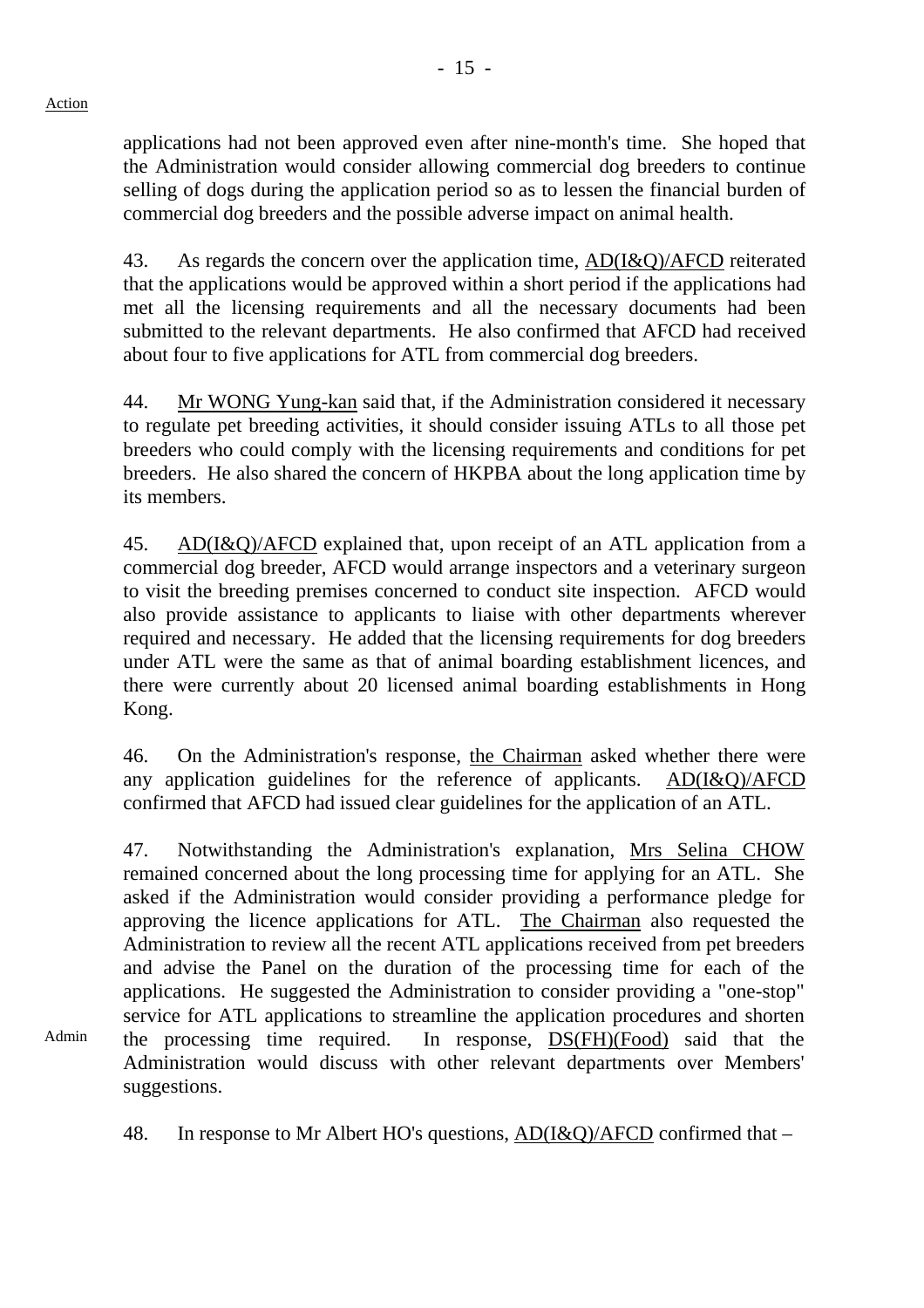(a) there were different licensing conditions prescribed for different types of animal traders, and commercial dog breeders also had specific licensing conditions applicable to them;

- (b) in the current licensing conditions exercise, no amendment had been made to the licensing conditions for commercial dog breeders. As such, the amendments to the licensing conditions for pet shops would not give rise to the problem of abandonment of dogs by dog breeders; and
- (c) AFCD would continue discharging its law enforcement role in combating illegal operations of dog breeding farms and would institute prosecutions against the illegal commercial animal breeders when there was sufficient evidence.

49. Mr Albert HO said that some pet breeders had set up their business on farmland and sought clarification from the Administration as to whether it was acceptable under the law to do so. He pointed out that, under the current land policy, the Director of Lands had the authority to approve applications for temporary or permanent variations of the relevant land lease conditions and such applications would be charged with a waiver fee. He asked if the Administration would consider granting a waiver at a special concessionary rate to these pet breeders to allow them to continue their operations on farmland. The Chairman also enquired whether there would be any implications on an ATL application if a pet breeder with a valid business licence set up a breeding farm on farmland.

50. In response, AD(I&Q)/AFCD said that AFCD had communicated with the Lands Department and the Planning Department on ATL applications. The relevant departments would approve the licence application submitted by a commercial dog breeder operating business on agriculture land provided that it had complied with all the licensing requirements.

51. The Chairman was dissatisfied with the Administration's response. He requested the Administration to advise the Panel on whether it was legally in order to set up a pet breeding farm on farmland, and whether the Administration would consider granting a special waiver to the existing pet breeding farms which were located on farmland. In response, DS(FH)(Food) said that the Administration would study the issues.

52. Ms Audrey EU said that there were many complaints about the health conditions of dogs sold in pet shops. She considered that consumers should be allowed for refund if it was proved that the puppies were not healthy at the time of purchase.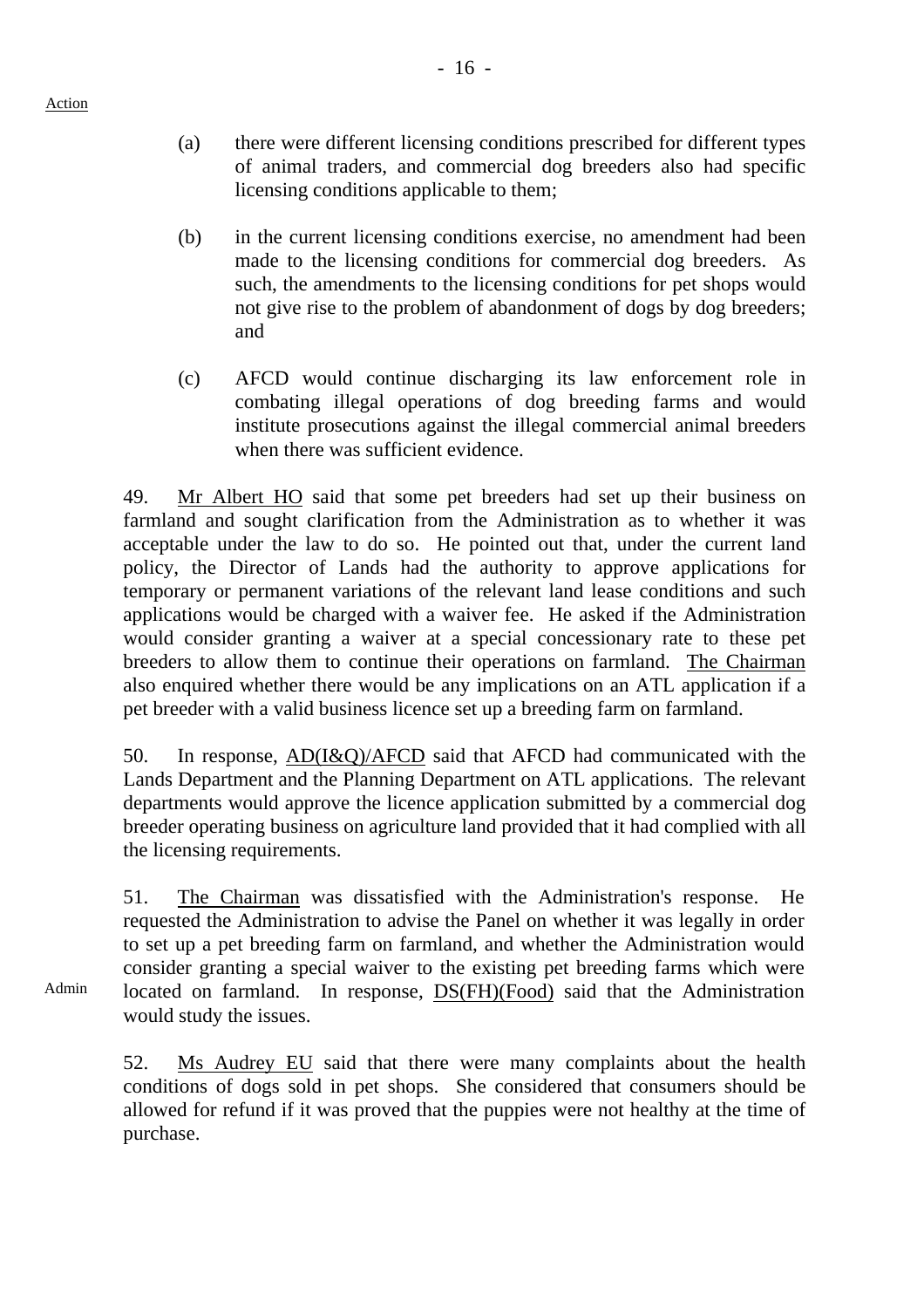53. AD(I&Q)/AFCD responded that, under the present legislation, AFCD would institute prosecutions against pet shops if there was sufficient evidence that the pet shops concerned had sold puppies of poor health conditions. He pointed out that, under the existing licensing conditions for an animal trader, pet shops would only be allowed to sell healthy puppies that had been weaned and vaccinated. It was a contravention of the licensing conditions if a pet shop sold sick dogs.

### Regulation of "Hobby breeders"

54. Mrs Selina CHOW expressed concern over the unclear definition of "hobby breeders" as referred to in the additional licensing conditions attached to ATL. She queried why the Administration would allow the granting of exemption to "hobby breeders" and asked whether it would consider removing their exemption status. In response, AD(I&Q)/AFCD advised that, under the existing legislation, a person who sold or offered to sell any animal or bird kept by him/her as a pet or any offspring thereof was not defined as an animal trader. He reiterated that, to address the concern over the "hobby breeders", restrictions had been set on them so as to differentiate them from commercial dog breeders.

55. Ms Audrey EU queried that she wondered how a registered veterinary surgeon could check and prove that a dog sold by a hobby breeder was really an offspring of the specified licensed dog kept by the hobby breeder concerned. She also doubted how the Administration could monitor the implementation of the requirement for hobby breeders.

56. AD(I&Q)/AFCD reiterated that AFCD would only accept information from licensed animal trader if the animal trader had provided the relevant certificates issued by registered veterinary surgeons as prescribed in the licensing conditions. He said that AFCD would conduct inspections to pet shops to check the certificates and documents where necessary, and the licensee may face prosecution if a licensed pet shop failed to comply with the licensing conditions.

57. Referring to the view made by HKPFU, Mr Albert HO enquired whether the Administration would make reference to the legislation in New Jersey of the US and consider regulating the maximum number of litters for dogs in each year. AD(I&Q)/AFCD explained that the number of puppies born in each litter varied according to different types of dog breeds. While some types of dog breeds would give birth to only one puppy in one litter, some other types of dog breeds might give birth to eight to nine puppies. He added that bitches would have a maximum of two litters in average in each year. AD(I&Q)/AFCD said that there were practical difficulties in prescribing the number of litters of puppies to be produced by breeding bitches kept by "hobby breeders" as a measure to regulate pet breeding. He advised that AFCD had discussed with animal concern groups when setting the present restrictions on "hobby breeders" where they were only allowed to keep one type of dog breed and no more than two entire bitches at the same time.